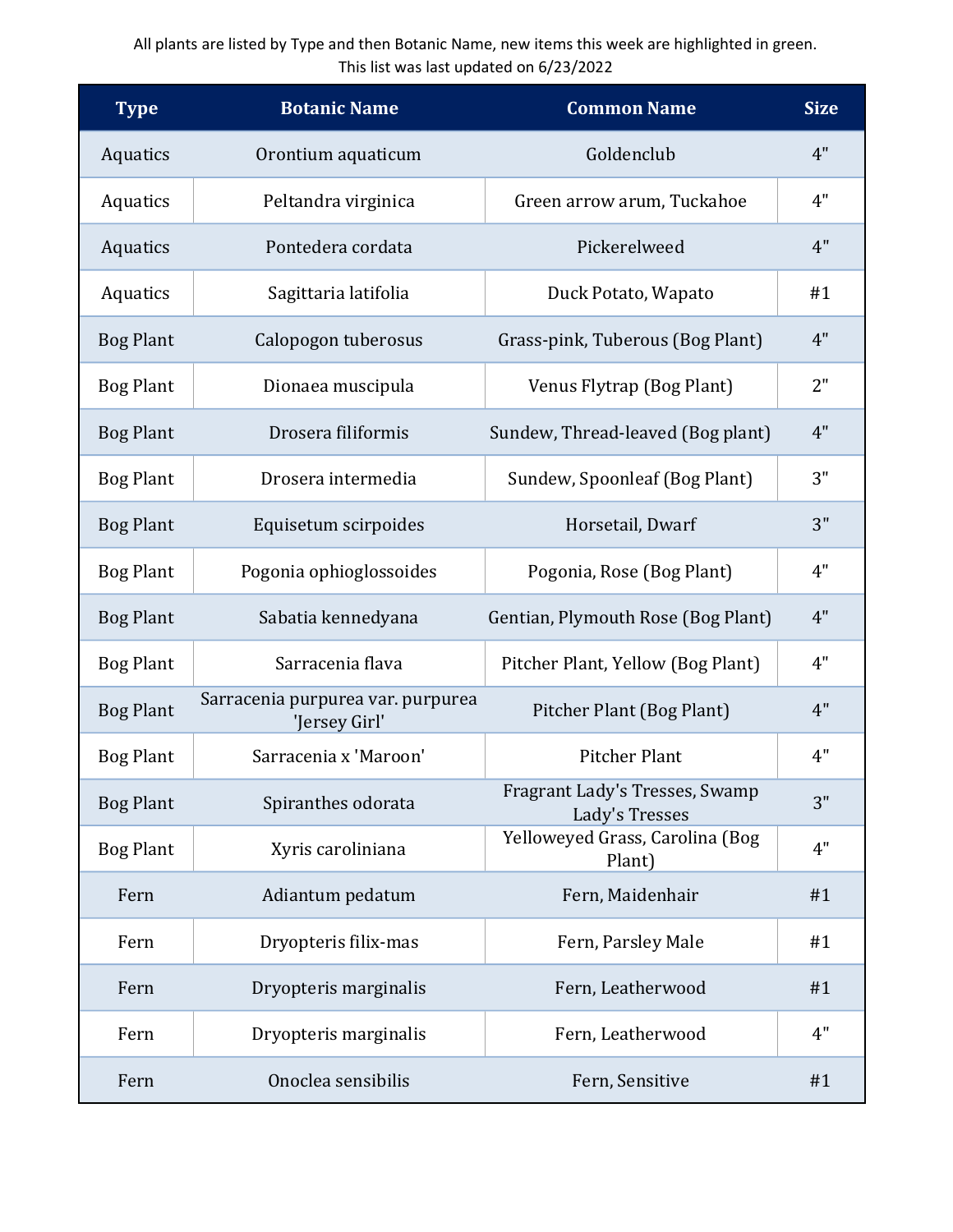| <b>Type</b> | <b>Botanic Name</b>                     | <b>Common Name</b>                     | <b>Size</b> |
|-------------|-----------------------------------------|----------------------------------------|-------------|
| Fern        | Osmunda cinnamonea                      | Fern, Cinnamon                         | #1          |
| Fern        | Osmunda claytoniana                     | Fern, Interrupted                      | #1          |
| Fern        | Osmunda claytoniana                     | Fern, Interrupted                      | 4"          |
| Fern        | Osmunda regalis var. spectabilis        | Fern, Royal                            | #1          |
| Fern        | Osmunda regalis var. spectabilis        | Fern, Royal                            | 4"          |
| Fern        | Polystichum acrostichoides              | Fern, Christmas                        | #1          |
| Fern        | Polystichum acrostichoides              | Fern, Christmas                        | 4"          |
| Grass       | Andropogon gerardii 'Blackhawks'        | Grass, Big Bluestem                    | #1          |
| Grass       | Bouteloua gracilis 'Blonde<br>Ambition' | Blue Grama, 'Blonde Ambition'          | #1          |
| Grass       | Carex flaccosperma                      | Sedge, Blue Wood                       | #1          |
| Grass       | Carex laxiculmis                        | Sedge, Glaucous woodland,<br>Spreading | #1          |
| Grass       | Carex leavenworthii                     | Sedge, Lawn                            | #1          |
| Grass       | Carex muskingumensis                    | Sedge, Palm                            | #1          |
| Grass       | Carex muskingumensis 'Little<br>Midge'  | Sedge, Palm                            | 200         |
| Grass       | Carex pensylvanica                      | Sedge, Pennsylvania                    | 200         |
| Grass       | Carex pensylvanica                      | Sedge, Pennsylvania                    | 4"          |
| Grass       | Carex stricta                           | Sedge, Tussock, Upright                | #1          |
| Grass       | Chasmanthium latifolium                 | Grass, Northern Sea Oats               | #1          |
| Grass       | Elymus virginicus                       | Grass, Virginia Wild Rye               | #1          |
| Grass       | Panicum virgatum 'Heavy Metal'          | Grass, Switch                          | #1          |
| Grass       | Panicum virgatum 'Heavy Metal'          | Grass, Switch                          | #2          |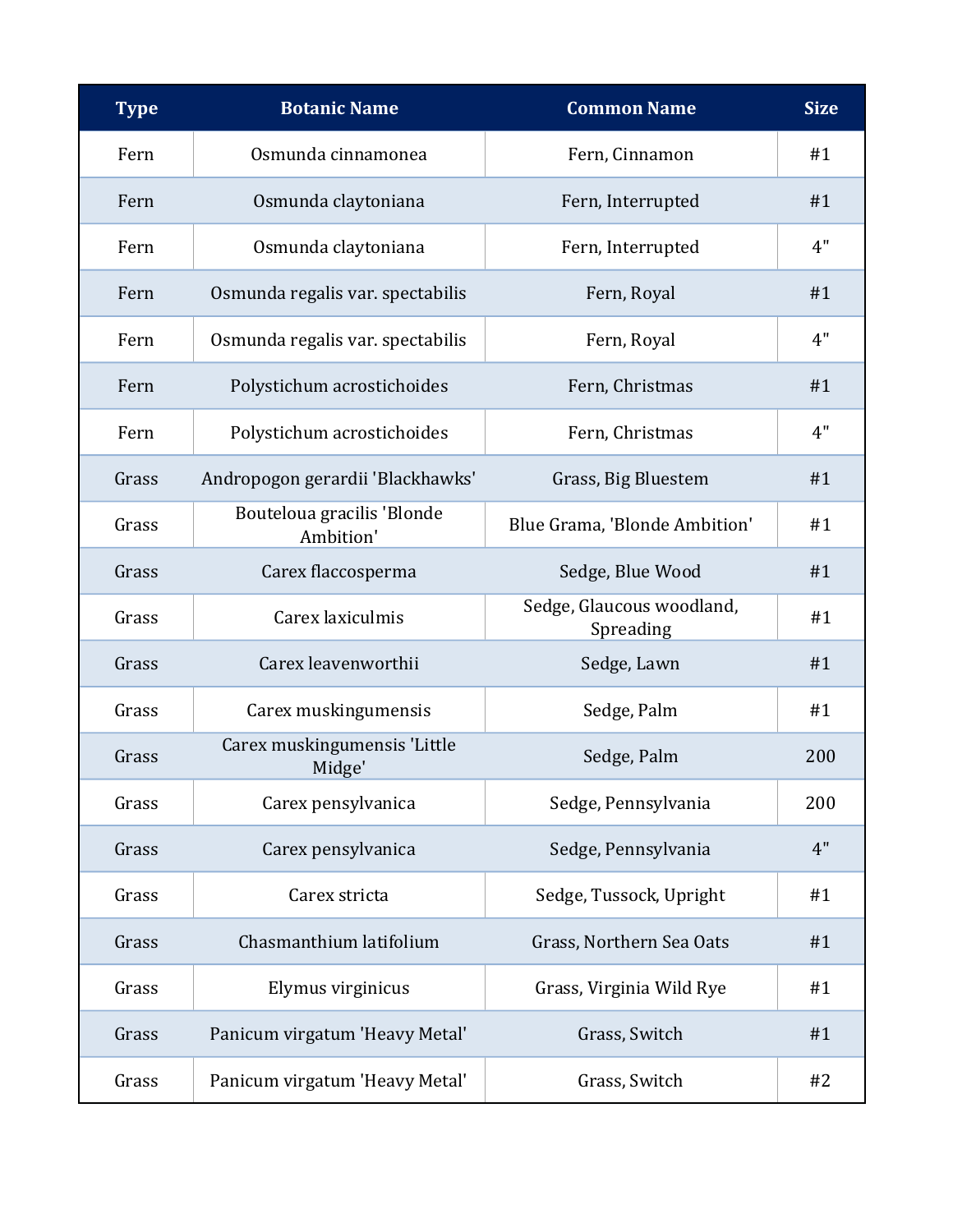| <b>Type</b> | <b>Botanic Name</b>                             | <b>Common Name</b>       | <b>Size</b> |
|-------------|-------------------------------------------------|--------------------------|-------------|
| Grass       | Panicum virgatum 'Northwind'                    | Grass, Switch            | #2          |
| Grass       | Schizachyrium scoparium 'Standing<br>Ovation'   | Grass, Little Bluestem   | #1          |
| Grass       | Schizachyrium scoparium 'The<br>Blues'          | Grass, Little Bluestem   | #1          |
| Grass       | Sporobolus heterolepis                          | Grass, Prairie Dropseed  | #1          |
| Perennial   | Agastache foeniculum                            | Anise Hyssop             | #1          |
| Perennial   | Alisma subcordatum                              | American water plantain  | #1          |
| Perennial   | Antennaria plantaginifolia                      | Pussytoes, Plantain-leaf | 4"          |
| Perennial   | Aquilegia canadensis                            | Columbine, Eastern       | #1          |
| Perennial   | Aquilegia canadensis                            | Columbine, Eastern       | 4"          |
| Perennial   | Aquilegia canadensis 'Corbett'                  | Columbine, Eastern       | 4"          |
| Perennial   | Asarum canadense                                | Ginger, Wild             | #1          |
| Perennial   | Asclepias exaltata                              | Milkweed, Poke           | 3"          |
| Perennial   | Asclepias incarnata                             | Milkweed, Swamp          | #1          |
| Perennial   | Asclepias syriaca                               | Milkweed, Common         | 3"          |
| Perennial   | Asclepias tuberosa                              | Milkweed, Butterfly      | 4"          |
| Perennial   | Asclepias verticillata                          | Milkweed, Whorled        | 4"          |
| Perennial   | Aster: Eurybia divaricata                       | Aster, White Wood        | #1          |
| Perennial   | Aster: Eurybia divaricata 'Eastern<br>Star'     | Aster, White Wood        | #1          |
| Perennial   | Aster:Symphyotrichum ericoides<br>'Snow Flurry' | Aster, Snow flurry       | #1          |
| Perennial   | Aster:Symphyotrichum laeve<br>'Bluebird'        | Aster, Smooth blue       | #1          |
| Perennial   | Aster:Symphyotrichum novae-<br>angliae          | Aster, New England       | #1          |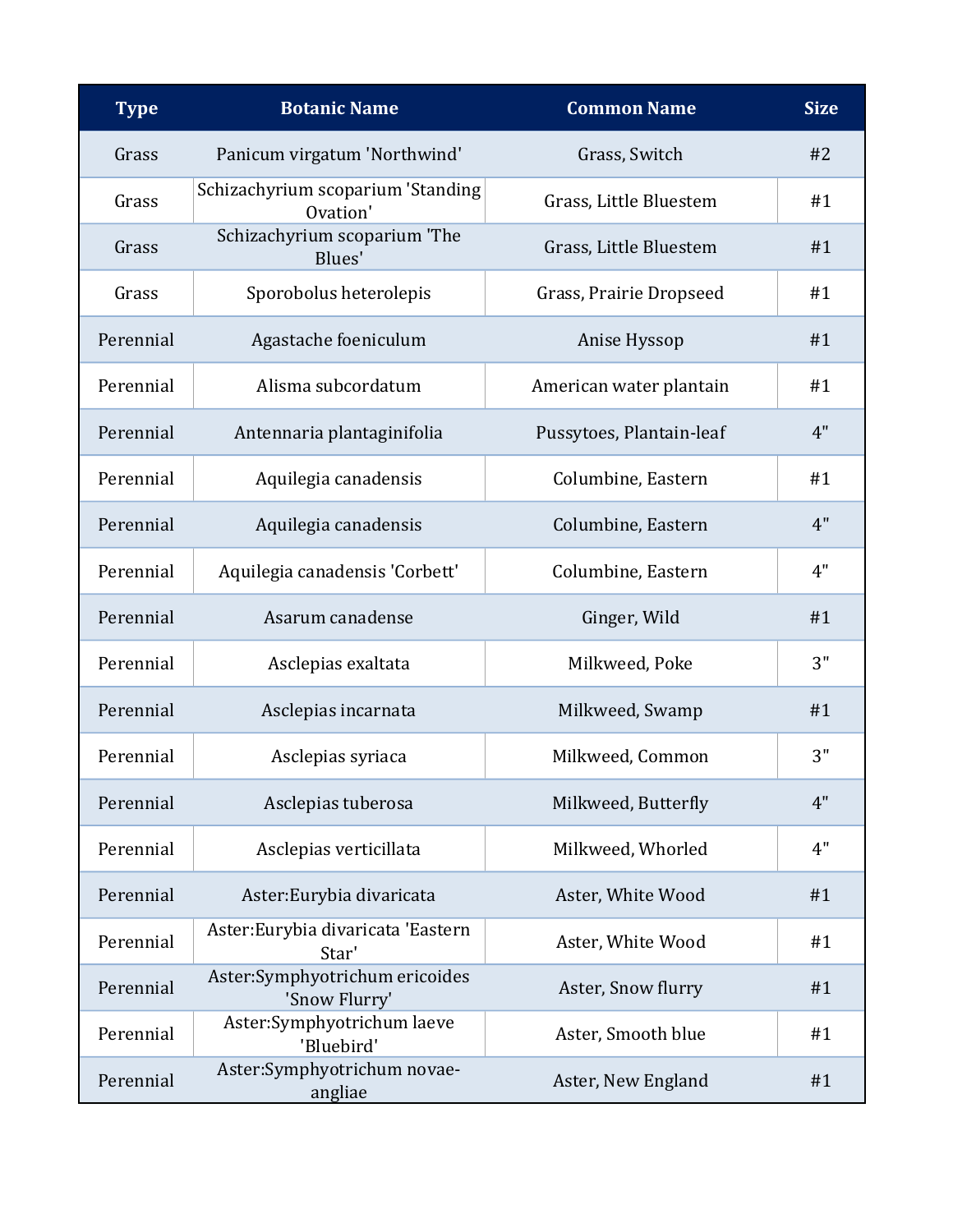| <b>Type</b> | <b>Botanic Name</b>                                 | <b>Common Name</b>                                      | <b>Size</b> |
|-------------|-----------------------------------------------------|---------------------------------------------------------|-------------|
| Perennial   | Aster:Symphyotrichum<br>oblongifolium 'October Sky' | Aster, 'October Sky'                                    | #1          |
| Perennial   | Aster:Symphyotrichum<br>oolentangiense              | <b>Sky Blue Aster</b>                                   | #1          |
| Perennial   | Aster:Symphyotrichum puniceum                       | Aster, Purple Stem                                      | #1          |
| Perennial   | Baptisia australis                                  | False Indigo                                            | #1          |
| Perennial   | Baptisia sphaerocarpa                               | Wild Indigo, Yellow                                     | #1          |
| Perennial   | Blephilia ciliata                                   | Downy wood mint                                         | #1          |
| Perennial   | Boltonia asteroides                                 | Aster, Thousand flowered                                | #2          |
| Perennial   | Callirhoe involucrata                               | Wine cups                                               | $#1$ squat  |
| Perennial   | Caltha palustris                                    | Marsh marigold                                          | #1          |
| Perennial   | Caltha palustris                                    | Marsh marigold                                          | $#1$ squat  |
| Perennial   | Caltha palustris                                    | Marsh marigold                                          | 4"          |
| Perennial   | Chamaecrista fasciculata                            | Partidge Pea (ANNUAL)                                   | 3"          |
| Perennial   | Coreopsis lanceolata                                | Coreopsis, Lance-leaved                                 | #1          |
| Perennial   | Coreopsis rosea                                     | Coreopsis, Threadleaf Tickseed,<br><b>Pink Tickseed</b> | 4"          |
| Perennial   | Coreopsis tripteris                                 | Coreopsis, Tall Tickseed                                | #1          |
| Perennial   | Coreopsis verticillata                              | Coreopsis, Threadleaf Tickseed                          | 200         |
| Perennial   | Corydalis sempervirens                              | Rock Harlequin                                          | 4"          |
| Perennial   | Dicentra cucullaria                                 | Dutchman's Breeches                                     | 3"          |
| Perennial   | Dicentra eximia                                     | Bleeding Heart, Fringed                                 | #1          |
| Perennial   | Echinacea pallida                                   | Coneflower, Pale Purple                                 | #1          |
| Perennial   | Echinacea purpurea                                  | Coneflower, Purple                                      | #1          |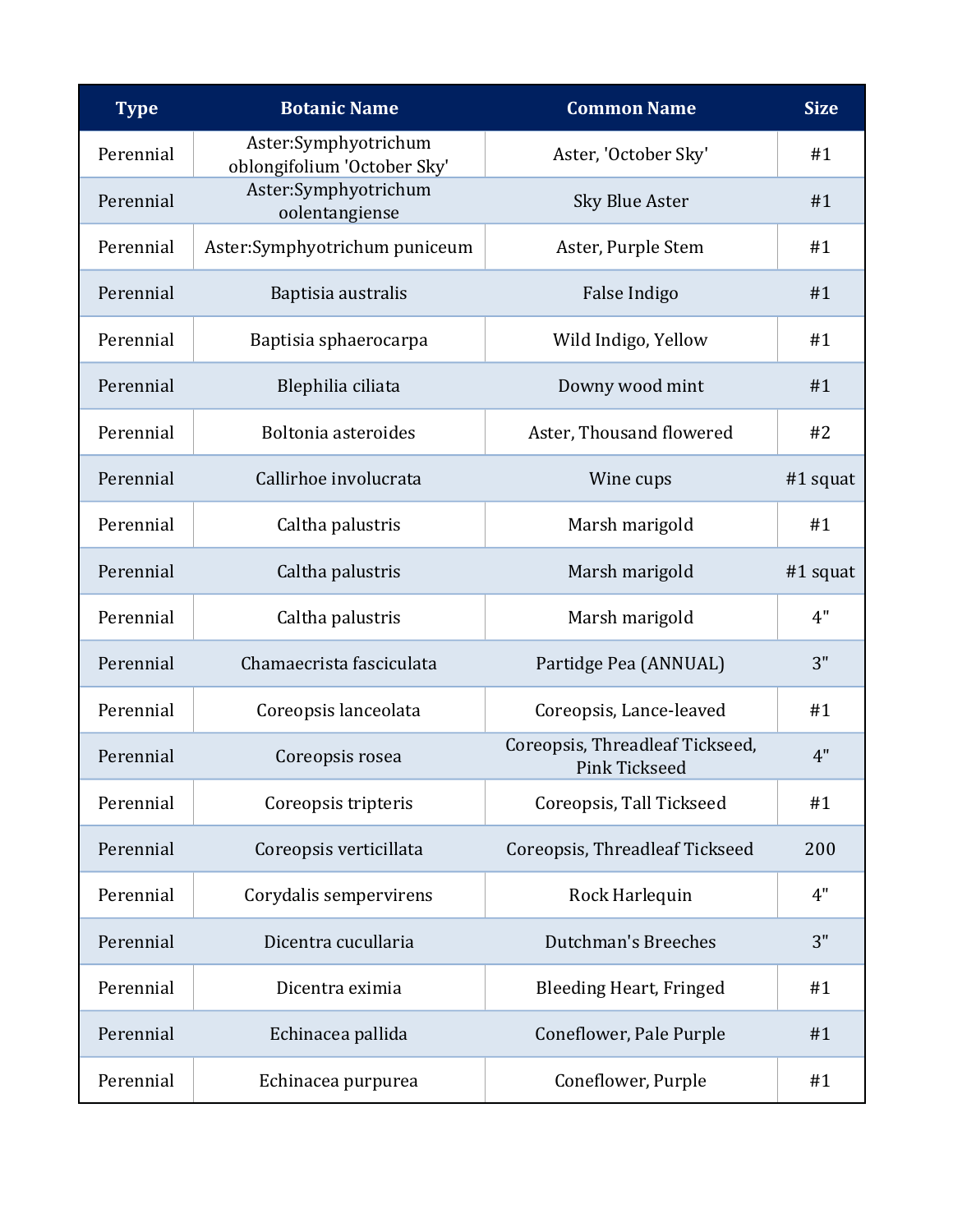| <b>Type</b> | <b>Botanic Name</b>                                     | <b>Common Name</b>                       | <b>Size</b> |
|-------------|---------------------------------------------------------|------------------------------------------|-------------|
| Perennial   | Echinacea purpurea 'PowWow<br>White'                    | Coneflower, White                        | #1          |
| Perennial   | Echinacea purpurea 'Powwow Wild<br>Berry'               | Echinacea, purple 'Powwow Wild<br>Berry' | #1          |
| Perennial   | Eryngium yuccifolium                                    | Rattlesnakemaster                        | #1          |
| Perennial   | Eupatorium coelestinum                                  | Ageratum, Hardy                          | #1          |
| Perennial   | Eupatorium hyssopifolium                                | Hyssop-leaf thoroughwort                 | #1          |
| Perennial   | Eupatorium maculatum                                    | Joe Pye Weed                             | #1          |
| Perennial   | Eupatorium maculatum                                    | Joe Pye Weed                             | #2          |
| Perennial   | Eupatorium perfoliatum                                  | <b>Boneset</b>                           | #1          |
| Perennial   | Eupatorium perfoliatum                                  | <b>Boneset</b>                           | #2          |
| Perennial   | Euphorbia corollata                                     | <b>Flowering Spurge</b>                  | 200         |
| Perennial   | Eutrochium fistulosum<br>(Eupatorium)                   | Joe Pye, Hollow                          | #1          |
| Perennial   | Fragaria virginiana                                     | Stawberry, Wild                          | #1          |
| Perennial   | Gentiana clausa                                         | Gentian, closed                          | 4"          |
| Perennial   | Geranium maculatum                                      | Geranium, Wild                           | #1          |
| Perennial   | Helenium autumnale, 'Mardi Gras'                        | Sneezeweed, 'Mardi Gras'                 | #1          |
| Perennial   | Helianthus divaricatus                                  | Sunflower, Woodland                      | #1          |
| Perennial   | Heliopsis helianthoides                                 | Daisy, Oxeye                             | #1          |
| Perennial   | Heliopsis helianthoides 'Summer<br>Sun'                 | Daisy, Oxeye                             | #1          |
| Perennial   | Heliopsis helianthoides 'Summer<br>Nights'              | Daisy, Oxeye                             | #1          |
| Perennial   | Heliopsis helianthoides var. scabra<br>'Burning Hearts' | False Sunflower, 'Burning Hearts'        | #1          |
| Perennial   | Heuchera villosa 'Autumn Bride'                         | Alumroot, Giant, Hairy                   | #1          |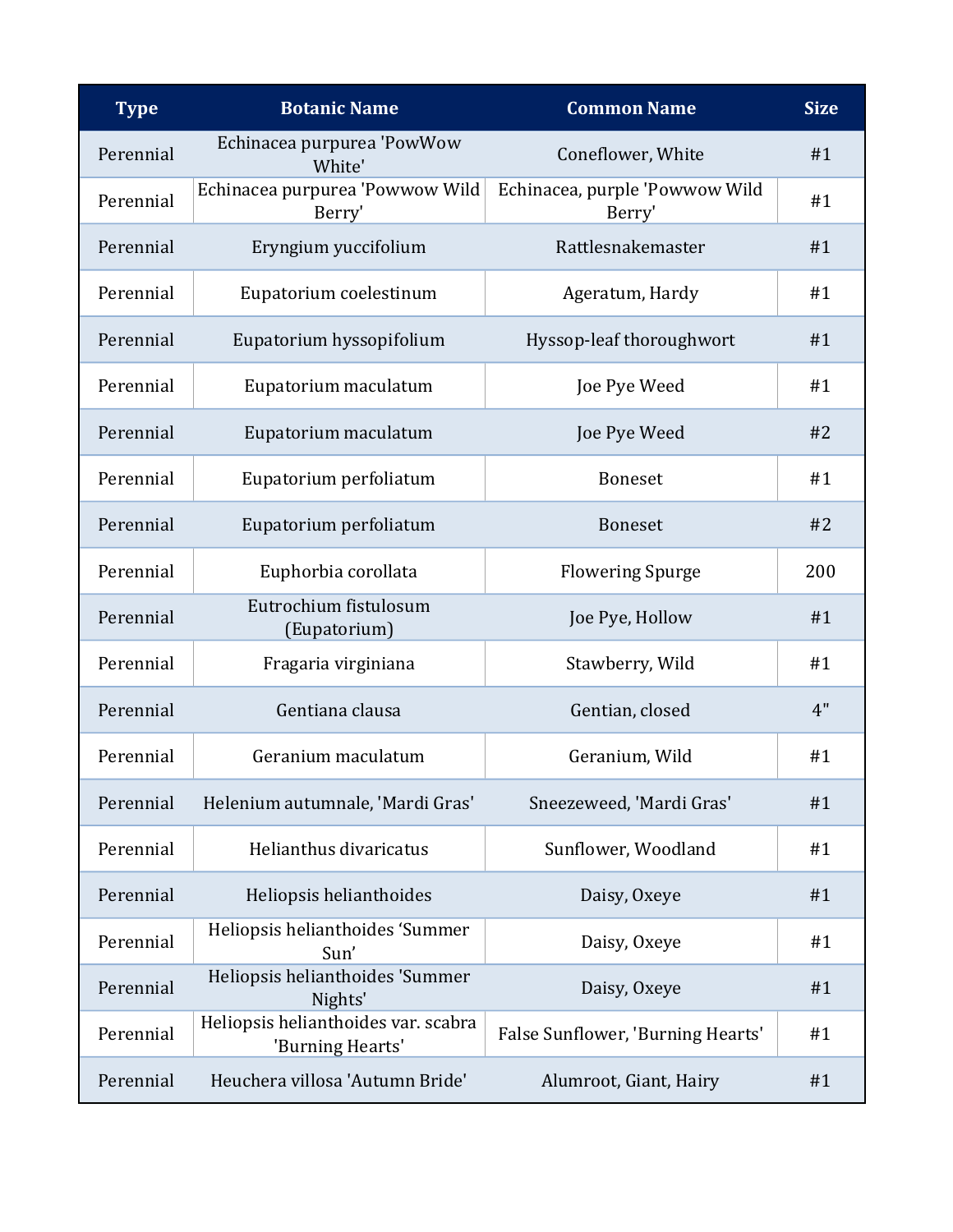| <b>Type</b> | <b>Botanic Name</b>                       | <b>Common Name</b>                         | <b>Size</b> |
|-------------|-------------------------------------------|--------------------------------------------|-------------|
| Perennial   | Hexastylis arifolium                      | Ginger. Arrowhead / Little Brown<br>Jug    | 4"          |
| Perennial   | Hibiscus coccineus                        | <b>Hardy Hibiscus</b>                      | #3          |
| Perennial   | Hibiscus moscheutos                       | Hibiscus                                   | #3          |
| Perennial   | Hibiscus moscheutos 'Disco Belle<br>Pink' | Hibiscus                                   | #1          |
| Perennial   | Hylotelephium telephioides<br>(Sedum)     | Stonecrop, Allegheny                       | #1          |
| Perennial   | Impatiens capensis                        | Jewelweed                                  | #1          |
| Perennial   | Iris cristata 'Powder Blue Giant'         | Dwarf Crested Iris, 'Powder Blue<br>Giant' | $#1$ squat  |
| Perennial   | Iris fulva                                | Iris, Copper                               | 4"          |
| Perennial   | Iris versicolor                           | Iris, Blue Flag                            | #1          |
| Perennial   | Liatris ligulistylis                      | <b>Meadow Blazingstar</b>                  | 3"          |
| Perennial   | Liatris scariosa                          | <b>Blazing Star, Northern</b>              | #1          |
| Perennial   | Lobelia cardinalis                        | <b>Cardinal Flower</b>                     | #1 squat    |
| Perennial   | Lonicera canadensis                       | Honeysuckle, Fly                           | #2          |
| Perennial   | Lupinus perennis                          | Wild Lupine                                | 3"          |
| Perennial   | Maianthemum racemosa                      | <b>False Solomen's Seal</b>                | #1          |
| Perennial   | Maianthemum racemosa                      | <b>False Solomen's Seal</b>                | 4"          |
| Perennial   | Meehania cordata                          | Meehan's Mint                              | #1          |
| Perennial   | Menispermum canadense                     | Moonseed, Common                           | #2          |
| Perennial   | Mertensia virginica                       | Virginia Bluebells                         | 200         |
| Perennial   | Monarda didyma                            | Beebalm                                    | #1          |
| Perennial   | Monarda didyma 'Jacob Cline'              | Beebalm, Red                               | #1          |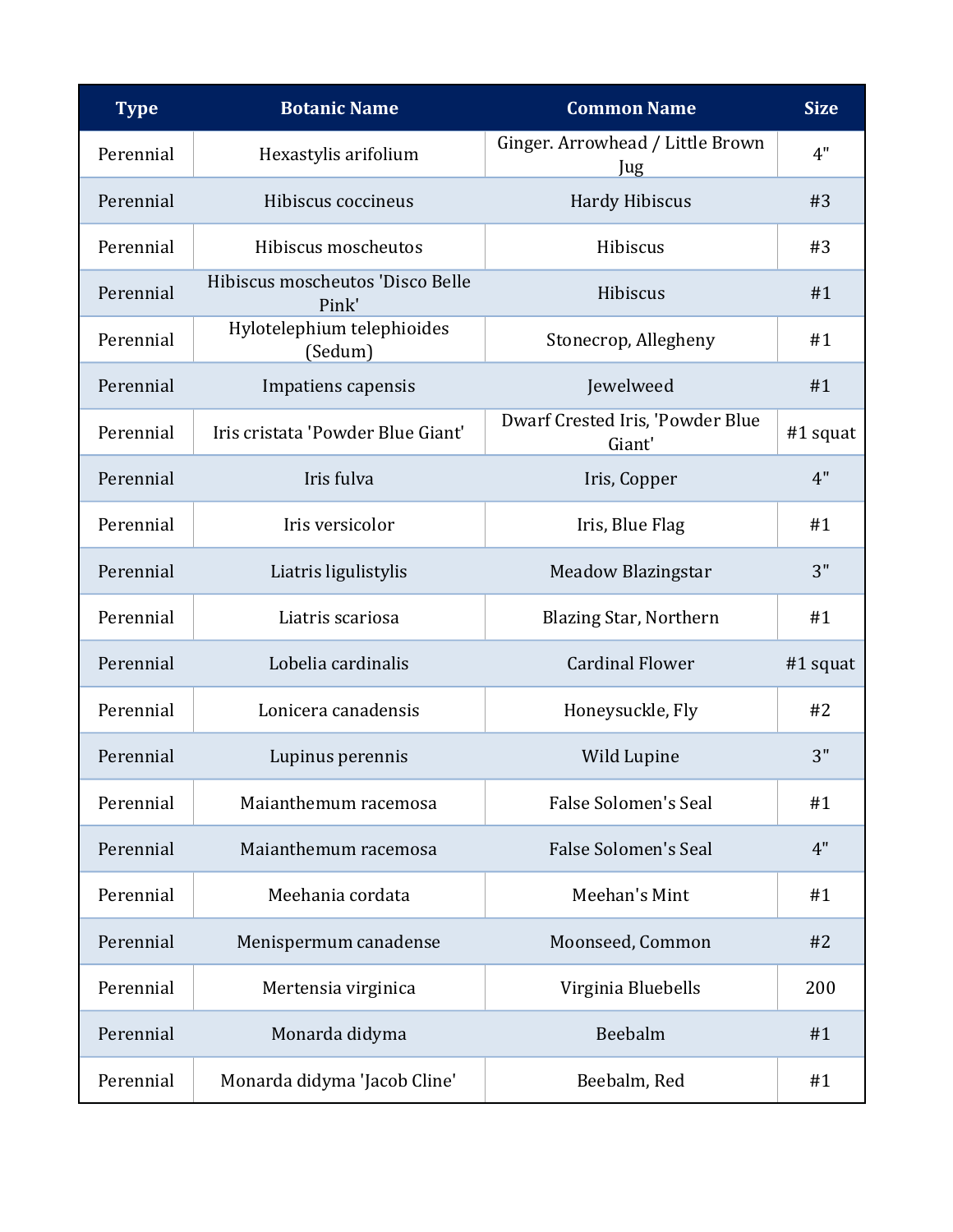| <b>Type</b> | <b>Botanic Name</b>                      | <b>Common Name</b>           | <b>Size</b> |
|-------------|------------------------------------------|------------------------------|-------------|
| Perennial   | Monarda fistulosa                        | Bergamont, lavender          | #1          |
| Perennial   | Monarda fistulosa 'Claire Grace'         | Bergamot, Wild               | #1          |
| Perennial   | Monarda punctata                         | Beebalm, Spotted, Horsemint  | #1          |
| perennial   | Oenothera fruticosa 'Fireworks'          | Sundrops, 'Fireworks'        | #1          |
| Perennial   | Opuntia cespitosa                        | Prickly Pear, Eastern        | 4"          |
| Perennial   | Pachysandra procumbens                   | Allegheny Spurge             | $#1$ squat  |
| Perennial   | Packera aurea                            | Golden Ragwort               | 4"          |
| perennial   | Penstemon digitalis 'Huskers Red'        | Beard-tongue, 'Husker's Red' | #1          |
| Perennial   | Penstemon hirsutus                       | Hairy Beardtongue            | 200         |
| Perennial   | Phlox glaberrima 'Morris Berd'           | Phlox, Smooth                | #1          |
| Perennial   | Phlox maculata                           | Phlox, Meadow                | #1          |
| Perennial   | Phlox paniculata                         | Phlox, Garden                | #1          |
| Perennial   | Phlox paniculata 'Jeana'                 | Phlox, Garden 'Jeana'        | #1          |
| Perennial   | Phlox paniculata 'Robert Poore'          | Phlox, Garden 'Robert Poore' | #1          |
| Perennial   | Phlox stolonifera                        | Phlox, Creeping              | #1          |
| Perennial   | Phlox stolonifera 'Bruce's White'        | Phlox, Creeping              | #1 Squat    |
| Perennial   | Phlox stolonifera 'Bruce's White'        | Phlox, Creeping              | 200         |
| Perennial   | Phlox subulata 'Emerald Pink'            | Phlox, Creeping              | #1          |
| Perennial   | Phlox subulata 'Scarlet Flame'           | Phlox, Creeping              | Quart       |
| Perennial   | Physostegia virginiana 'Miss<br>Manners' | <b>Obedient Plant</b>        | #1          |
| perennial   | Polemonium reptans                       | Jacob's Ladder               | #1          |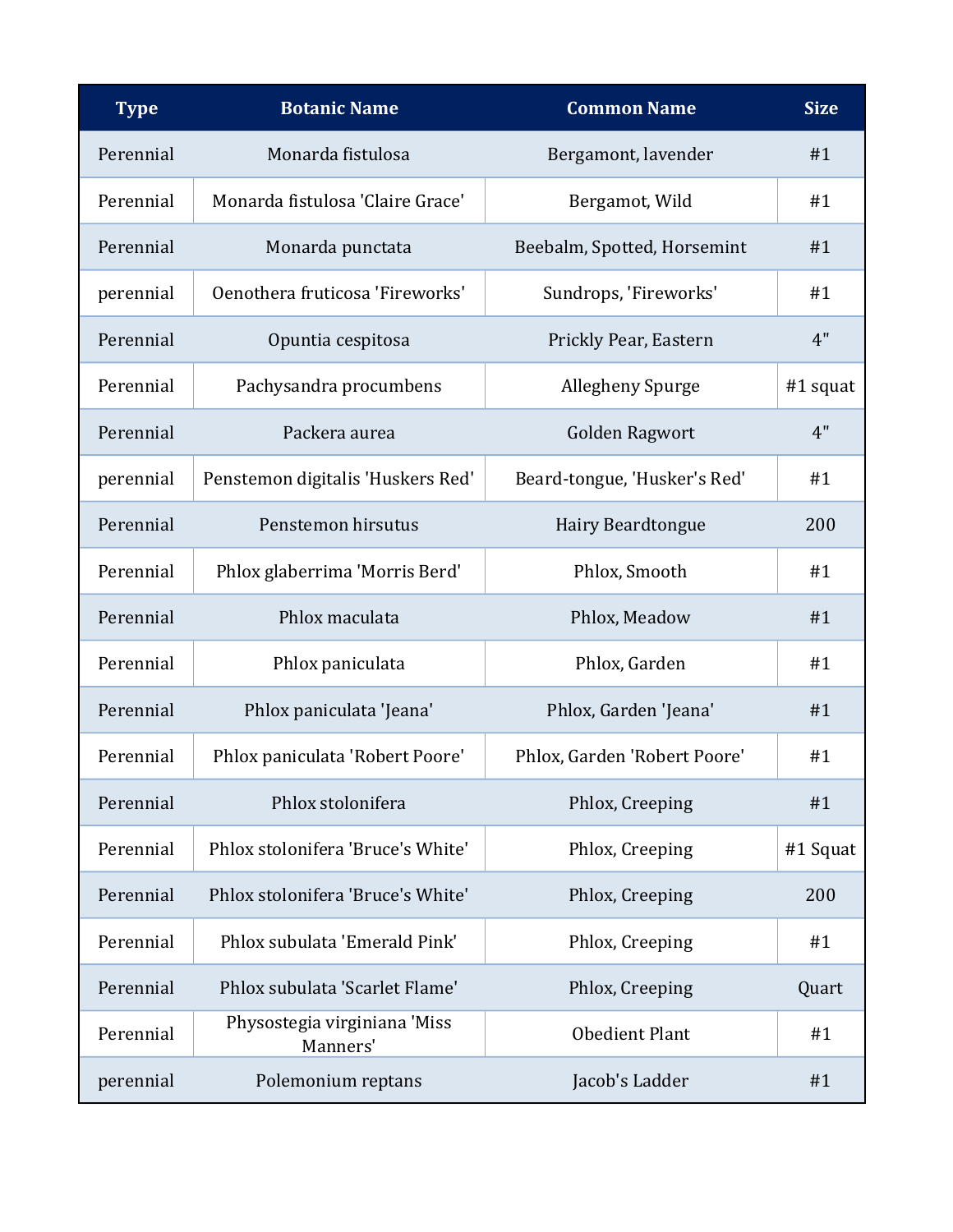| <b>Type</b> | <b>Botanic Name</b>                                   | <b>Common Name</b>                 | <b>Size</b> |
|-------------|-------------------------------------------------------|------------------------------------|-------------|
| Perennial   | Polemonium reptans 'Stairway to<br>Heaven'            | Jacob's Ladder                     | 4"          |
| Perennial   | Pycnanthemum muticum                                  | Mint, Short Toothed Mountain       | #1          |
| Perennial   | Pycnanthemum tenuifolium                              | <b>Slender Mountain Mint</b>       | #1          |
| Perennial   | Pycnanthemum virginianum                              | Mint, Mountain                     | #1          |
| Perennial   | Rudbeckia fulgida var. deamii                         | <b>Black-Eyed Susan</b>            | #1          |
| Perennial   | Rudbeckia fulgida var.fulgida                         | <b>Black-Eyed Susan</b>            | #1          |
| Perennial   | Rudbeckia laciniata                                   | Coneflower, Cut leafed             | #1          |
| Perennial   | Rudbeckia maxima                                      | Rudbeckia, Giant                   | #1          |
| Perennial   | Rudbeckia subtomentosa                                | <b>Sweet Coneflower</b>            | #1          |
| Perennial   | Rudbeckia subtomentosa                                | <b>Sweet Coneflower</b>            | #2          |
| Perennial   | Rudbeckia subtomentosa                                | <b>Sweet Coneflower</b>            | #3          |
| Perennial   | Ruellia humilis                                       | Petunia, Wild                      | #1          |
| Perennial   | Salvia azurea                                         | Sage, Blue                         | #1          |
| Perennial   | Scutellaria incana                                    | Skullcap                           | #1          |
| Perennial   | Sedum ternatum                                        | Stonecrop, Wild                    | $#1$ squat  |
| Perennial   | Sedum ternatum                                        | Stonecrop, Wild                    | 4"          |
| Perennial   | Silene caroliniana var. wherryi,<br>'Short and Sweet' | Sticky Catchfly, 'Short and Sweet' | 4"          |
| Perennial   | Silene virginica                                      | Fire Pink                          | 4"          |
| Perennial   | Silphium laciniatum                                   | Compassplant                       | #2          |
| Perennial   | Solidago caesia                                       | Goldenrod, Bluestem                | #1          |
| Perennial   | Solidago caesia                                       | Goldenrod, Bluestem                | 3"          |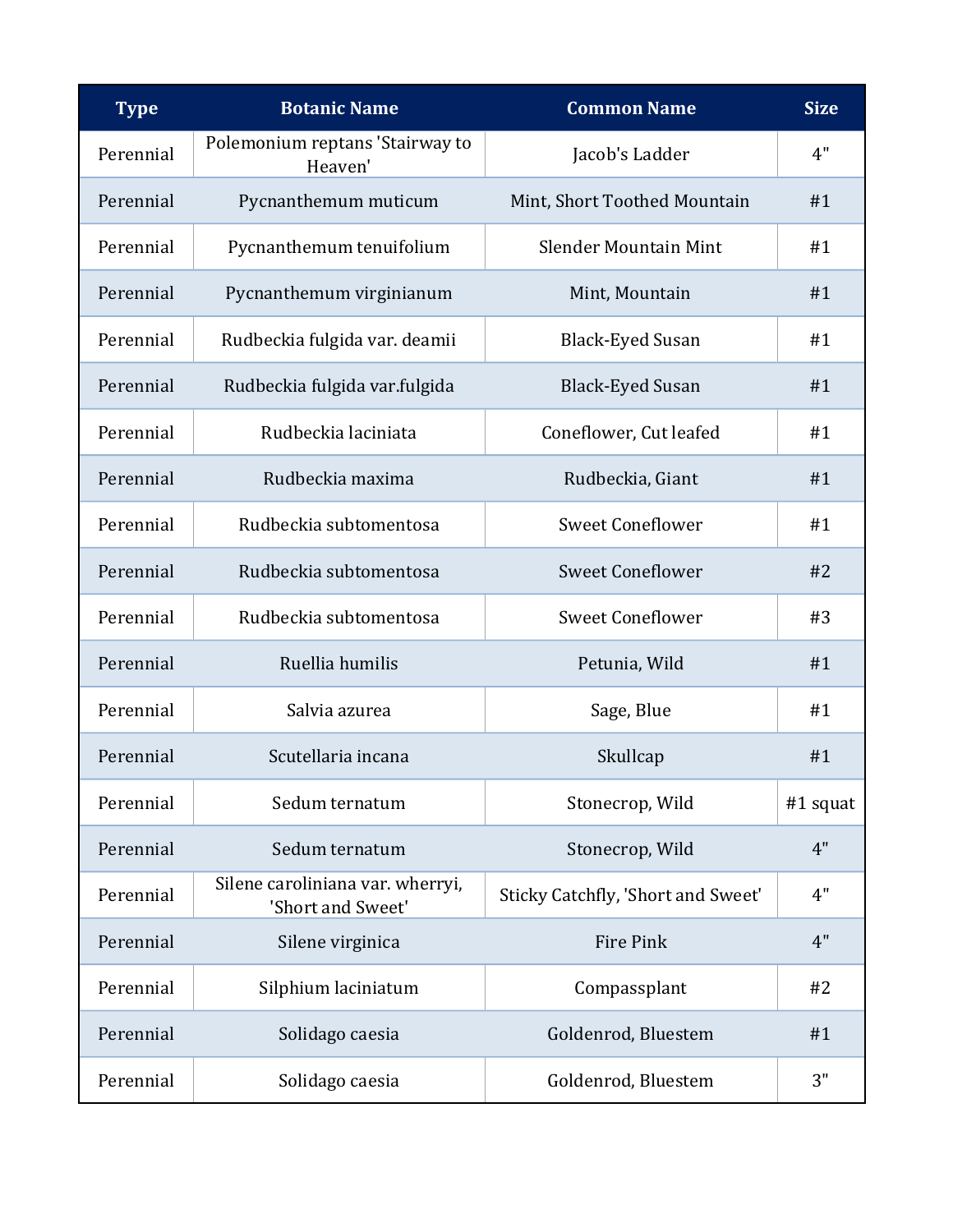| <b>Type</b> | <b>Botanic Name</b>                 | <b>Common Name</b>            | <b>Size</b> |
|-------------|-------------------------------------|-------------------------------|-------------|
| Perennial   | Solidago flexicaulis                | Goldenrod, Zig Zag            | #1          |
| perennial   | Solidago 'Little Lemon'             | Goldenrod, Dwarf              | 200         |
| Perennial   | Solidago nemoralis                  | Goldenrod, Prairie            | #1          |
| Perennial   | Solidago odora                      | Goldenrod, Sweet              | #1          |
| Perennial   | Solidago rigida                     | Goldenrod, Stiff              | #1          |
| Perennial   | Solidago rugosa 'Fireworks'         | Goldenrod, Fireworks          | #1          |
| Perennial   | Solidago sempervirens               | Goldenrod, Seaside            | #1          |
| Perennial   | Solidago speciosa                   | Goldenrod, Showy              | #1          |
| Perennial   | Solidago sphacelata 'Golden Fleece' | Goldenrod, 'Golden Fleece'    | #1          |
| Perennial   | Solidago ulmifolia                  | Goldenrod, Elm Leaved         | #1          |
| Perennial   | Solidago: Euthamia graminifolia     | Goldenrod, Grass-leaved       | #2          |
| Perennial   | Solidao juncea                      | Early Goldenrod               | #1          |
| Perennial   | Stokesia laevis 'Mel's Blue'        | Stokes' Aster 'Mel's Blue'    | #1          |
| Perennial   | Stylophorum diphyllum               | Celandine Poppy / Wood Poppy  | 200         |
| Perennial   | Symplocarpus foetidus               | <b>Skunk Cabbage</b>          | 200         |
| Perennial   | Thermopsis caroliniana              | Carolina Bushpea              | #1          |
| Perennial   | Tiarella cordifolia                 | Foamflower                    | 3"          |
| Perennial   | Tiarella cordifolia 'Brandywine'    | Foamflower                    | 200         |
| Perennial   | Tiarella 'New Moon Motley'          | Foamflower                    | #1          |
| Perennial   | Trillium luteum                     | Trillium, Yellow or Wakerobin | 3"          |
| Perennial   | Trillium sessile                    | Trillium, Red / Toadshade     | 3"          |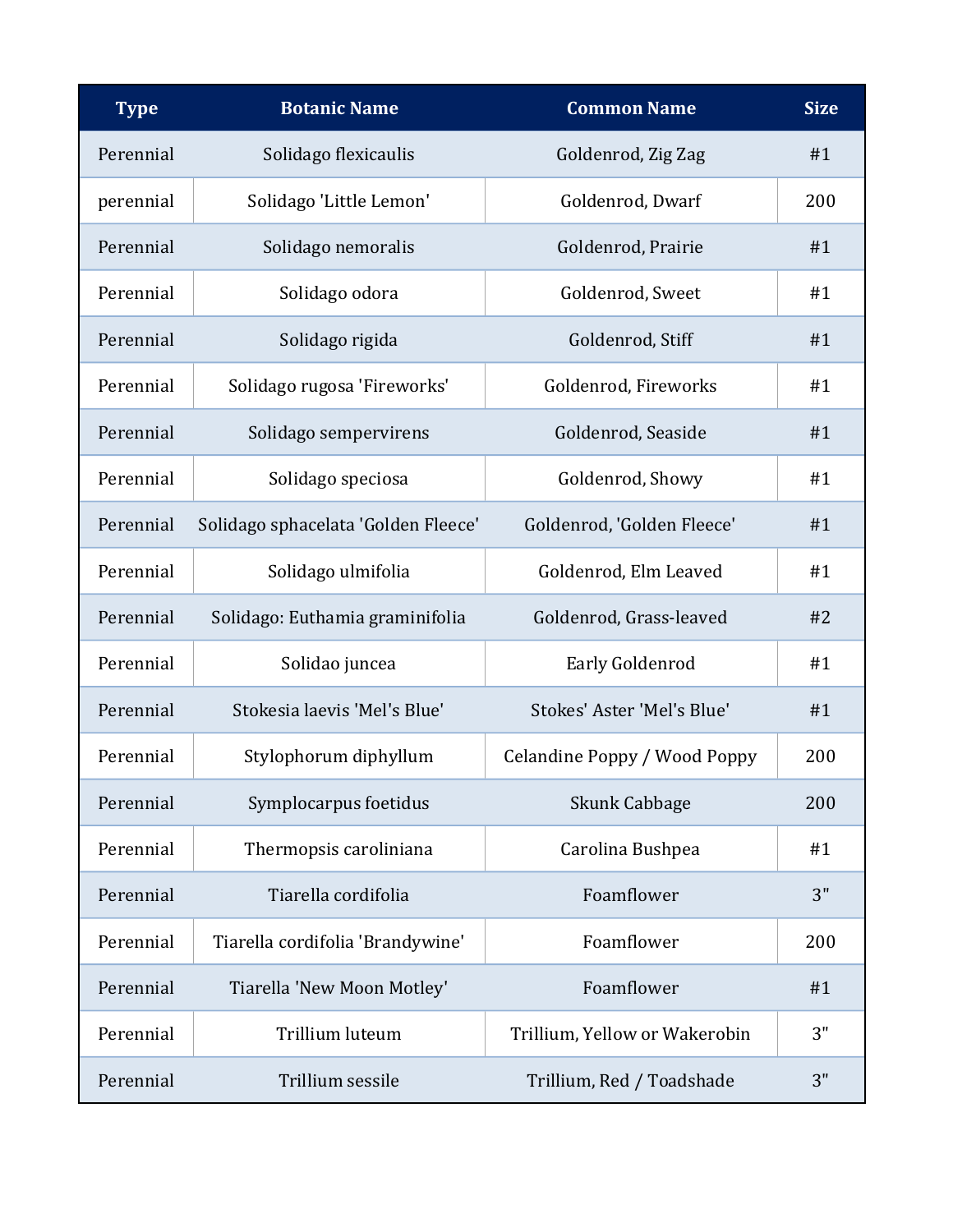| <b>Type</b> | <b>Botanic Name</b>                              | <b>Common Name</b>                | <b>Size</b> |
|-------------|--------------------------------------------------|-----------------------------------|-------------|
| Perennial   | Vernonia noveboracensis                          | Ironweed, New York                | #1          |
| Perennial   | Veronicastrum virginicum                         | <b>Culver's Root</b>              | #1          |
| Perennial   | Viola sororia                                    | Violet. Common Blue               | 200         |
| Perennial   | Viola striata                                    | Violet, Striped Cream             | 200         |
| Perennial   | Zizia aptera                                     | Heart-Leaf Golden Alexanders      | #1          |
| Perennial   | Zizia aurea                                      | Golden Alexander                  | #1          |
| Shrub       | Aesculus parviflora                              | Bottlebrush Buckeye               | #3          |
| Shrub       | Aesculus parviflora                              | Bottlebrush Buckeye               | #5          |
| Shrub       | Aesculus pavia                                   | Red Buckeye                       | #2          |
| Shrub       | Amelanchier arborea                              | Serviceberry, Downy               | #3          |
| Shrub       | Amelanchier canadensis                           | Serviceberry, Shadbush            | #10         |
| Shrub       | Amelanchier canadensis                           | Serviceberry, Shadbush            | #15         |
| Shrub       | Amelanchier canadensis                           | Serviceberry, Shadbush            | #2          |
| Shrub       | Amelanchier laevis                               | Serviceberry, Smooth              | #10         |
| Shrub       | Amelanchier x grandiflora 'Autumn<br>Brilliance' | Serviceberry, 'Autumn Brilliance' | #10         |
| Shrub       | Amelanchier x grandiflora 'Autumn<br>Brilliance' | Serviceberry, 'Autumn Brilliance' | #7          |
| Shrub       | Amorpha canescens                                | Leadplant                         | #1          |
| Shrub       | Amorpha fruticosa                                | False indigo                      | #2          |
| Shrub       | Arctostaphylos uva-ursi<br>'Massachusetts'       | Bearberry 'Massachusetts'         | #1          |
| Shrub       | Aronia arbutifolia                               | Chokeberry, Red                   | #3          |
| Shrub       | Aronia arbutifolia 'Brilliantissima'             | Chokeberry, Red                   | #3          |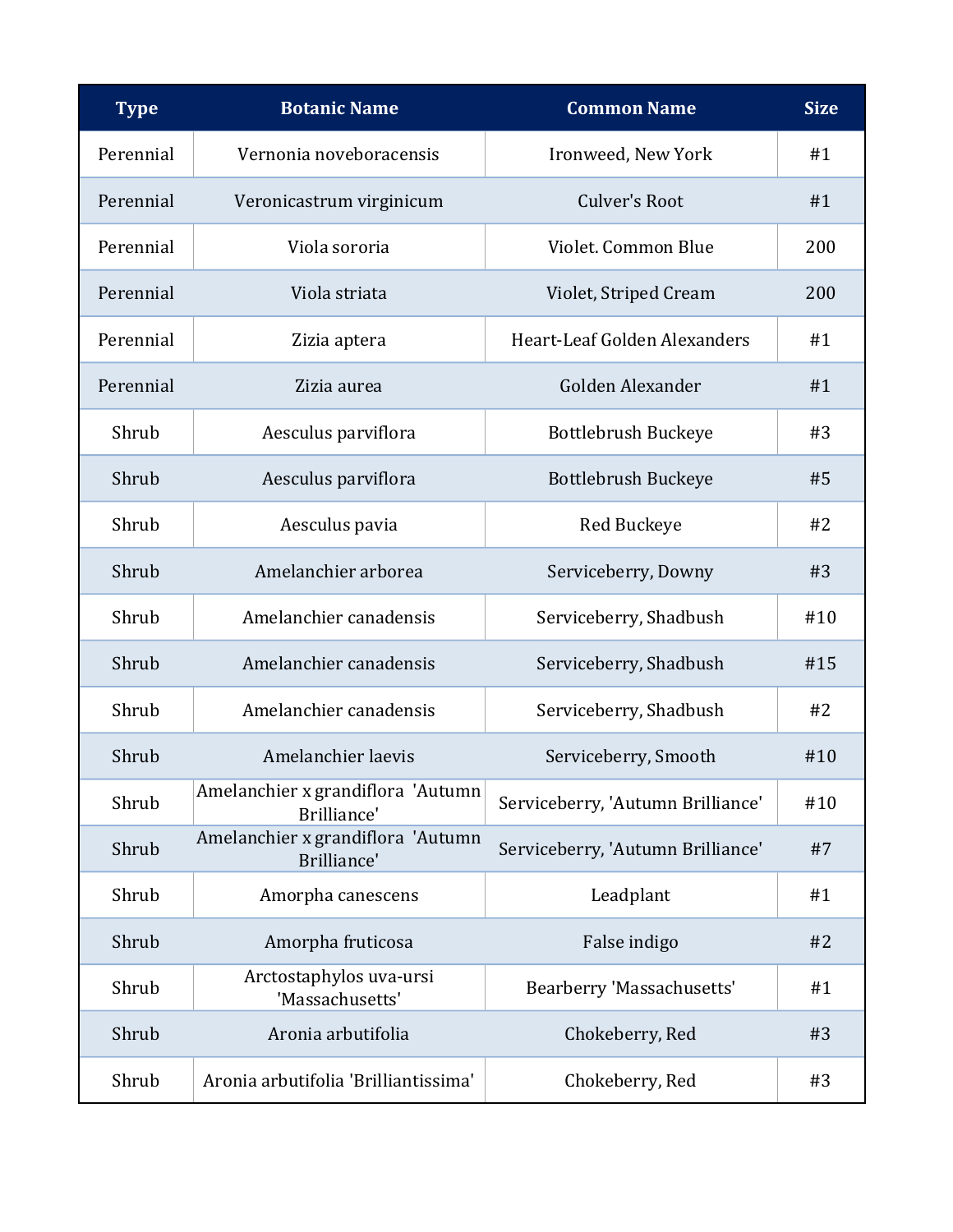| <b>Type</b> | <b>Botanic Name</b>                        | <b>Common Name</b>                | <b>Size</b> |
|-------------|--------------------------------------------|-----------------------------------|-------------|
| Shrub       | Aronia melanocarpa                         | Chokeberry, Black                 | #2          |
| Shrub       | Aronia melanocarpa 'Low Scape<br>Mound'    | <b>Black Chokeberry</b>           | #3          |
| Shrub       | Baccharis halimifolia                      | <b>Groundsel Tree</b>             | #1          |
| Shrub       | Callicarpa americana                       | Beautyberry, American             | #2          |
| Shrub       | Calycanthus floridus                       | Sweetshrub                        | #1          |
| Shrub       | Cephalanthus occidentalis                  | <b>Button bush</b>                | #2          |
| Shrub       | Cephalanthus occidentalis                  | <b>Button bush</b>                | Tubling     |
| Shrub       | Cephalanthus occidentalis 'Sugar<br>Shack' | <b>Button bush</b>                | #1          |
| Shrub       | Cephalanthus occidentalis 'Sugar<br>Shack' | <b>Button bush</b>                | #2          |
| Shrub       | Clethra alnifolia                          | Sweet Pepperbush                  | #3          |
| Shrub       | Clethra alnifolia 'Ruby Spice'             | Summersweet 'Ruby Spice'          | #3          |
| Shrub       | Comptonia peregrina                        | <b>Sweet Fern</b>                 | #1          |
| Shrub       | Cornus amomum                              | Dogwood, Silky                    | Tubling     |
| Shrub       | Cornus sericea                             | Dogwood, Red Twig / Red Osier     | #2          |
| Shrub       | Cornus sericea 'Baileyi'                   | <b>Bailey Dwarf Dogwood</b>       | #7          |
| Shrub       | Euonymus americanus                        | Strawberry Bush, Hearts-a-bustin' | #1          |
| Shrub       | Fothergilla x intermedia 'Mt. Airy'        | Witchalder, 'Mount Airy'          | #5          |
| Shrub       | Hamamelis virginiana                       | Witch-hazel, Common               | #1          |
| Shrub       | Hamamelis virginiana                       | Witch-hazel, Common               | #5          |
| Shrub       | Hydrangea arborescens                      | Smooth Hydrangea                  | #1          |
| Shrub       | Hydrangea arborescens                      | Smooth Hydrangea                  | #2          |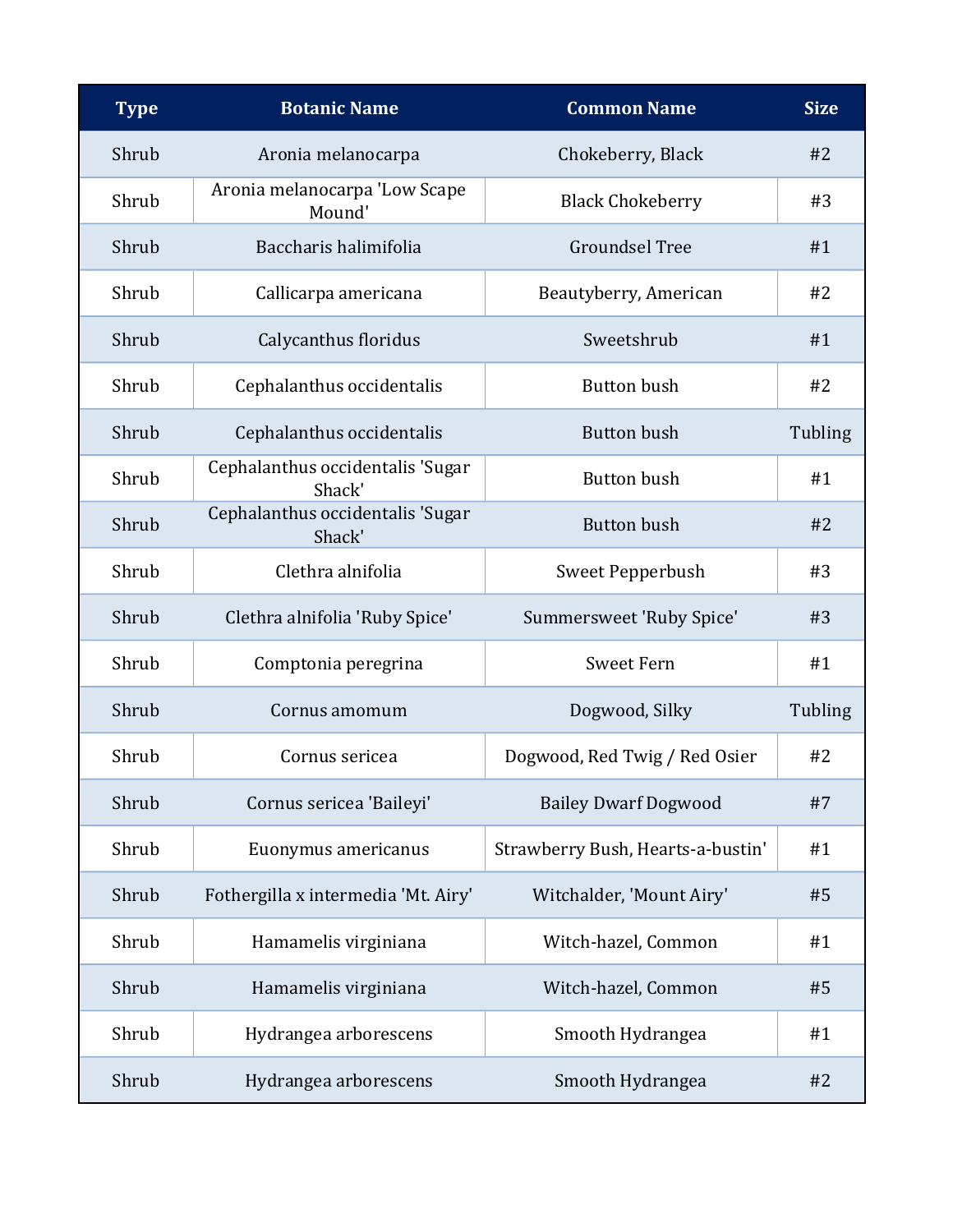| <b>Type</b> | <b>Botanic Name</b>                               | <b>Common Name</b>                              | <b>Size</b> |
|-------------|---------------------------------------------------|-------------------------------------------------|-------------|
| Shrub       | Hydrangea arborescens<br>'Invincibelle Spirit II' | Smooth Hydrangea                                | #2          |
| Shrub       | Hydrangea quercifolia 'Pee Wee'                   | Hydrangea, Oak Leaf                             | #1          |
| Shrub       | Hypericum prolificum                              | St. John's Wort, Shrubby                        | #1          |
| Shrub       | Ilex glabra                                       | Inkberry                                        | #1          |
| Shrub       | Ilex glabra 'Compacta'                            | Inkberry, Compacta FEMALE                       | #2          |
| Shrub       | Ilex glabra 'Compacta'                            | Inkberry, Compacta FEMALE                       | #3          |
| Shrub       | Ilex glabra 'Nigra'                               | Inkberry, 'Nigra'                               | #5          |
| Shrub       | Ilex glabra, FEMALE                               | Inkberry, female                                | #2          |
| Shrub       | Ilex verticillata                                 | Holly, Winterberry                              | #3          |
| Shrub       | Ilex verticillata 'Jim Dandy'                     | Holly, Winterberry, male                        | #3          |
| Shrub       | Ilex verticillata 'Red Sprite'                    | Holly, Winterberry, Red Sprite                  | $#1$ squat  |
| Shrub       | Ilex verticillata 'Red Sprite'                    | Holly, Winterberry, Red Sprite                  | #15         |
| Shrub       | Ilex verticillata 'Red Sprite'                    | Holly, Winterberry, Red Sprite                  | #3          |
| Shrub       | Ilex verticillata 'Southern<br>Gentleman'         | Holly, Winterberry, male, Southern<br>Gentelman | #5          |
| Shrub       | Ilex verticillata 'Winter Gold'                   | Holly, Winterberry, Winter Gold                 | #2          |
| Shrub       | Ilex verticillata 'Winter Red'                    | Holly, Winterberry, Winter Red                  | #15         |
| Shrub       | Ilex verticillata 'Winter Red'                    | Holly, Winterberry, Winter Red                  | #3          |
| Shrub       | Itea virginica 'Henry's Garnet'                   | Virginia Sweetspire                             | #2          |
| Shrub       | Itea virginica 'Henry's Garnet'                   | Virginia Sweetspire                             | #3          |
| Shrub       | Itea virginica 'Little Henry'                     | Virginia Sweetspire 'Little Henry'              | #3          |
| Shrub       | Juniperus horizontalis 'Bar Harbor'               | Juniper, Creeping                               | #1 squat    |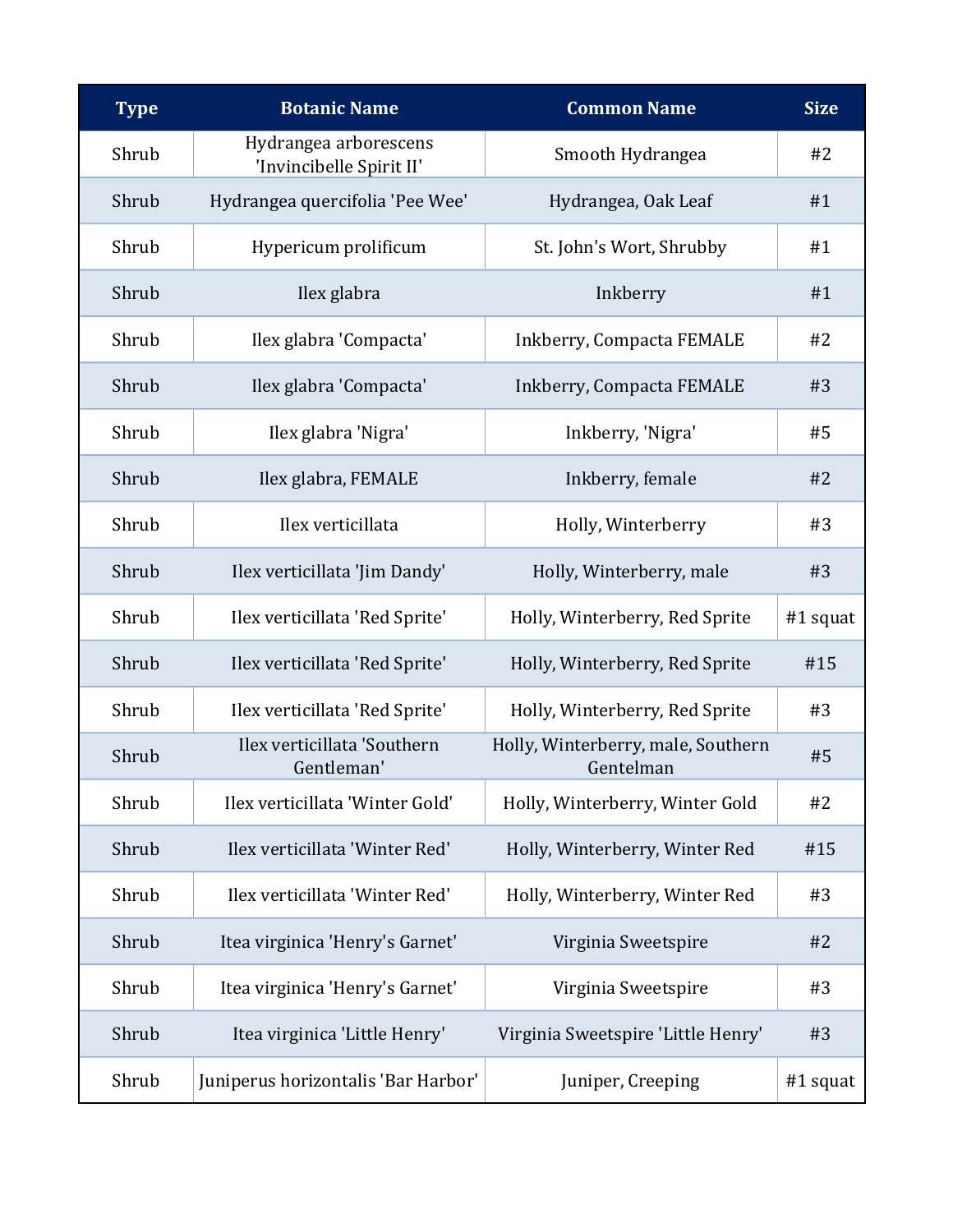| <b>Type</b> | <b>Botanic Name</b>                          | <b>Common Name</b>                              | <b>Size</b> |
|-------------|----------------------------------------------|-------------------------------------------------|-------------|
| Shrub       | Kalmia latifolia                             | Mountain Laurel                                 | #3          |
| Shrub       | Kalmia latifolia                             | <b>Mountain Laurel</b>                          | B&B         |
| Shrub       | Lindera benzoin                              | Spicebush                                       | #3          |
| Shrub       | Lonicera sempervirens                        | Honeysuckle, Trumpet                            | #2          |
| Shrub       | Myrica pensylvanica                          | Northern Bayberry                               | #1          |
| Shrub       | Myrica pensylvanica                          | Northern Bayberry                               | #3          |
| Shrub       | Physocarpus opulifolius                      | Ninebark                                        | #1          |
| Shrub       | Physocarpus opulifolius                      | Ninebark                                        | #2          |
| Shrub       | Physocarpus opulifolius                      | Ninebark                                        | #3          |
| Shrub       | Potentilla fruiticosa 'Happy Face<br>Hearts' | Shrubby Cinquefoil, Pink 'Happy<br>Face Hearts' | #2          |
| Shrub       | Potentilla fruticosa 'Goldfinger'            | Potentilla                                      | #3          |
| Shrub       | Prunus americana                             | Wild Plum                                       | #2          |
| Shrub       | Prunus maritima                              | <b>Beach Plum</b>                               | #3          |
| Shrub       | Rhododendron arborescens                     | Azalea, Sweet                                   | #1          |
| Shrub       | Rhododendron arborescens                     | Azalea, Sweet                                   | #3          |
| Shrub       | Rhododendron atlanticum                      | Azalea, Coast                                   | #3          |
| Shrub       | Rhododendron calendulaceum                   | Azalea, Flame                                   | #1          |
| Shrub       | Rhododendron canescens                       | Azalea, Mountain                                | #3          |
| Shrub       | Rhododendron flammeum                        | Azalea, Piedmont                                | #3          |
| Shrub       | Rhododendron periclymenoides                 | Azalea, Pinxterbloom                            | #3          |
| Shrub       | Rhododendron prunifolium                     | Azalea, Plumleaf                                | #1          |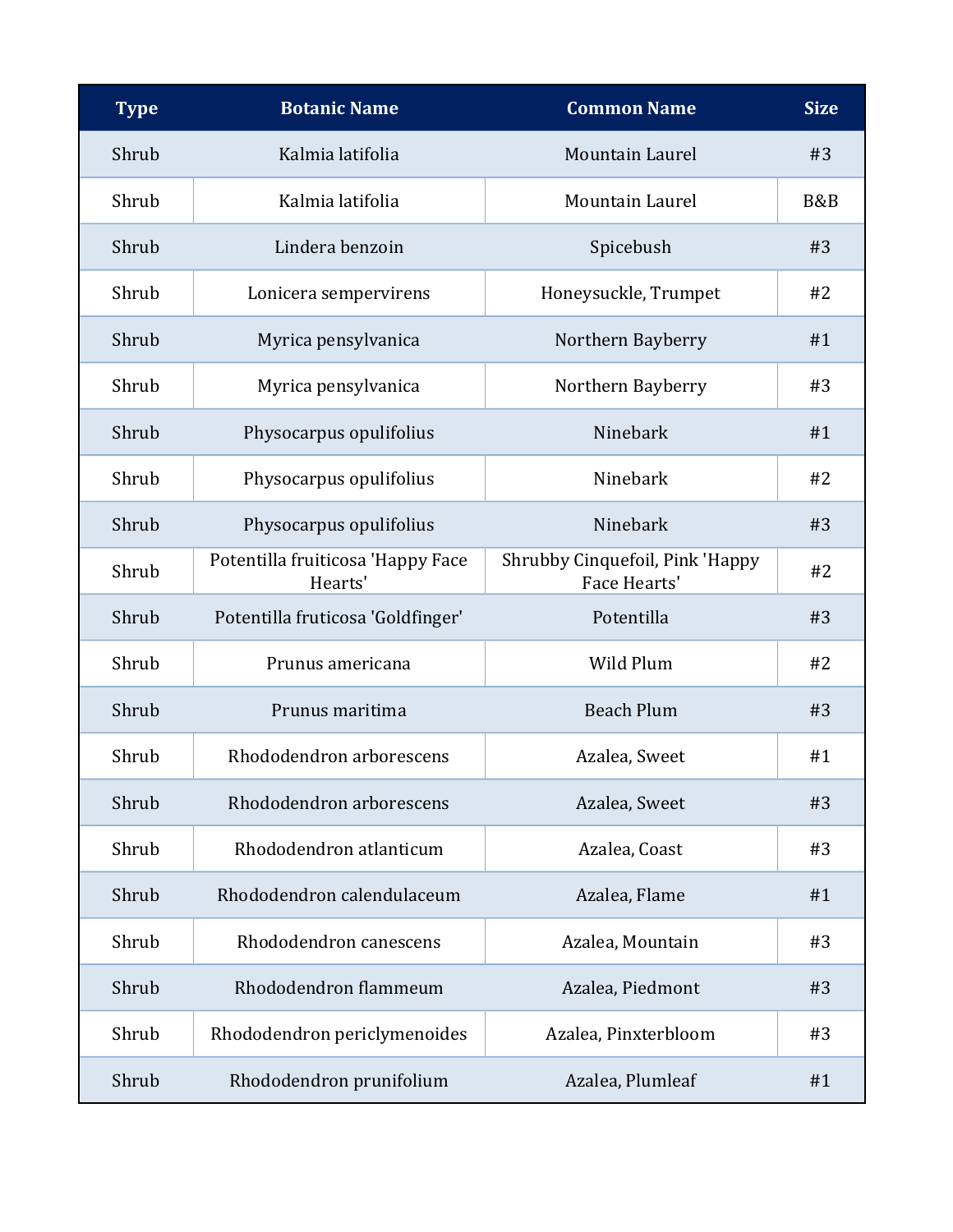| <b>Type</b> | <b>Botanic Name</b>             | <b>Common Name</b>         | <b>Size</b> |
|-------------|---------------------------------|----------------------------|-------------|
| Shrub       | Rhododendron prunifolium        | Azalea, Plumleaf           | #3          |
| Shrub       | Rhododendron 'Roseum Elegans'   | Azalea, Rosebay            | #3          |
| Shrub       | Rhododendron viscosum           | Azalea, Swamp              | #1          |
| Shrub       | Rhododendron viscosum           | Azalea, Swamp              | #3          |
| Shrub       | Rhus aromatica                  | Sumac, Fragrant            | #1          |
| Shrub       | Rhus aromatica                  | Sumac, Fragrant            | #2          |
| Shrub       | Rhus aromatica 'Gro-lo'         | Sumac, Fragrant            | #2          |
| Shrub       | Rhus aromatica 'Gro-lo'         | Sumac, Fragrant            | 3"          |
| Shrub       | Rhus aromatica 'Lacette'        | Sumac, Fragrant 'Lacette'  | #3          |
| Shrub       | Rhus copallina                  | Sumac, Winged              | #2          |
| Shrub       | Ribes uva-crispa x 'Captivator' | Gooseberry 'Captivator'    | #2          |
| Shrub       | Rosa caroliniana                | Rose, Pasture              | #1          |
| Shrub       | Rosa palustris                  | Rose, Swamp                | #2          |
| Shrub       | Rosa virginiana                 | Rose, Virginia             | #3          |
| Shrub       | Rubus idaeus 'Cumberland'       | Raspberry, Black           | #2          |
| Shrub       | Rubus idaeus 'Prelude'          | Raspberry, Red 'Prelude'   | #2          |
| Shrub       | Rubus idaeus 'September'        | Raspberry, Red 'September' | #2          |
| Shrub       | Rubus x 'Royalty'               | Raspberry, Purple          | #2          |
| Shrub       | Sambucus canadensis             | Elderberry, American       | #3          |
| Shrub       | Spiraea alba var. latifolia     | Spiraea, Steeplebush       | #1          |
| Shrub       | Spiraea alba var. latifolia     | Spiraea, Steeplebush       | Tubling     |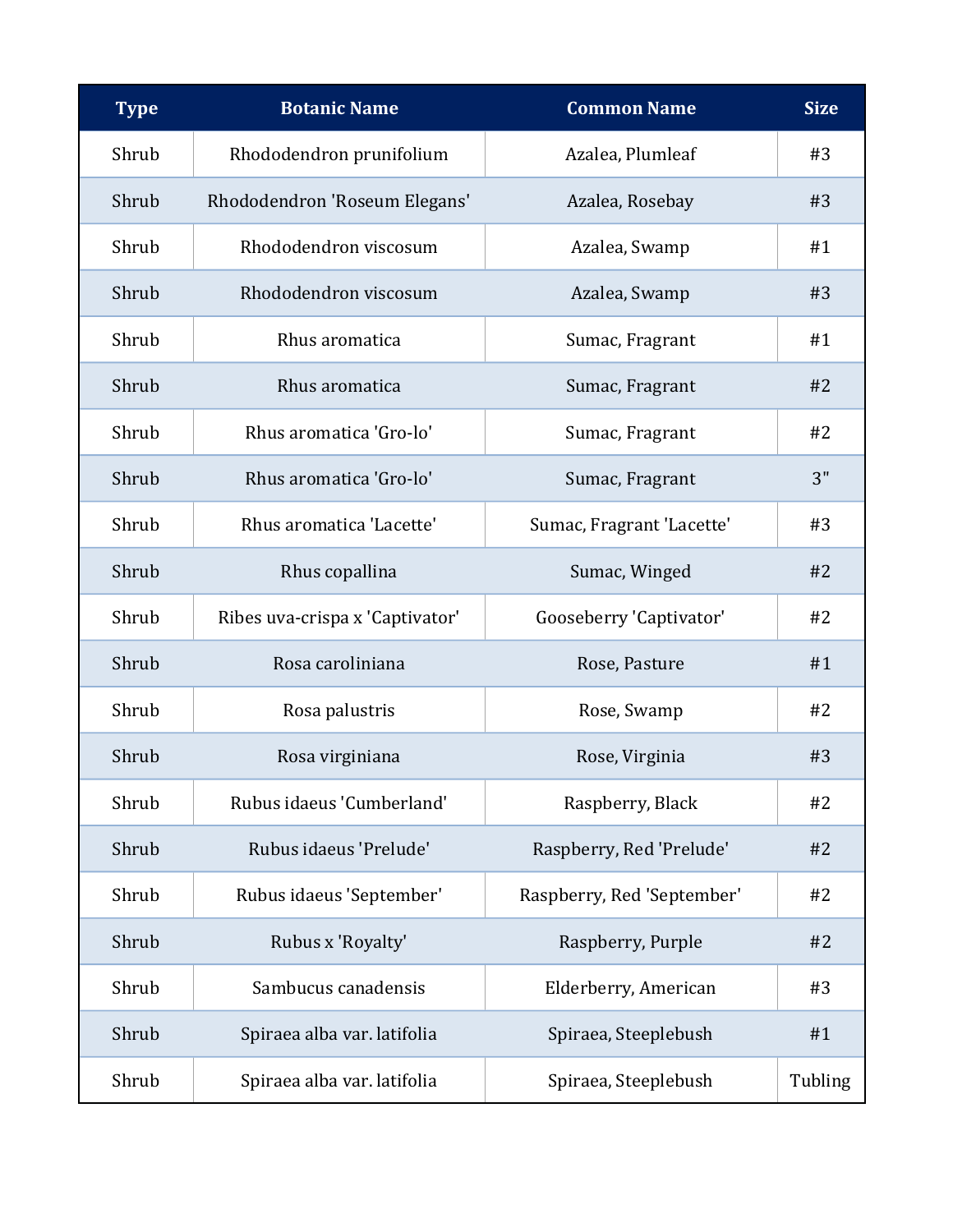| <b>Type</b> | <b>Botanic Name</b>                                   | <b>Common Name</b>                             | <b>Size</b> |
|-------------|-------------------------------------------------------|------------------------------------------------|-------------|
| Shrub       | Symphoricarpos albus                                  | Snowberry                                      | #2          |
| Shrub       | Thuja occidentalis                                    | Arborvitae, Eastern                            | #1 squat    |
| Shrub       | Vaccinium corymbosum                                  | Blueberry, Highbush                            | #2          |
| Shrub       | Vaccinium corymbosum                                  | Blueberry, Highbush                            | Tubling     |
| Shrub       | Vaccinium corymbosum 'Blue Ray'                       | Blueberry, Highbush                            | #3          |
| Shrub       | Vaccinium macrocarpon                                 | Cranberry, American                            | #1          |
| Shrub       | Vaccinium macrocarpon                                 | Cranberry, American                            | #1 Squat    |
| Shrub       | Viburnum dentatum                                     | Viburnum, Arrowwood                            | #5          |
| Shrub       | Viburnum dentatum                                     | Viburnum, Arrowwood                            | #7          |
| Shrub       | Viburnum lentago                                      | Viburnum, Nannyberry                           | #2          |
| Shrub       | Viburnum opulus var. americanum<br>'Bailey's Compact' | Cranberry Bush, American 'Bailey's<br>Compact' | #3          |
| Shrub       | Viburnum opulus var. americanum<br>'Wentworth'        | Cranberry Bush, American                       | #2          |
| Shrub       | Viburnum opulus var. americanum<br>'Wentworth'        | Cranberry Bush, American                       | #3          |
| Shrub       | Viburnum prunifolium                                  | Viburnum, Black Haw                            | #2          |
| Shrub       | Viburnum prunifolium                                  | Viburnum, Black Haw                            | #3          |
| Shrub       | Viburnum prunifolium                                  | Viburnum, Black Haw                            | Tubling     |
| Shrub       | Vitis labrusca 'Concord Seedless'                     | Grape, Concord 'Concord Seedless'              | #3          |
| <b>Tree</b> | Abies balsamea var. phanerolepis                      | Fir, Balsam (Caanan Fir)                       | #1          |
| <b>Tree</b> | Acer rubrum                                           | Maple, Red                                     | #7          |
| <b>Tree</b> | Acer saccharum                                        | Maple, Sugar                                   | #15         |
| <b>Tree</b> | Acer saccharum                                        | Maple, Sugar                                   | #2          |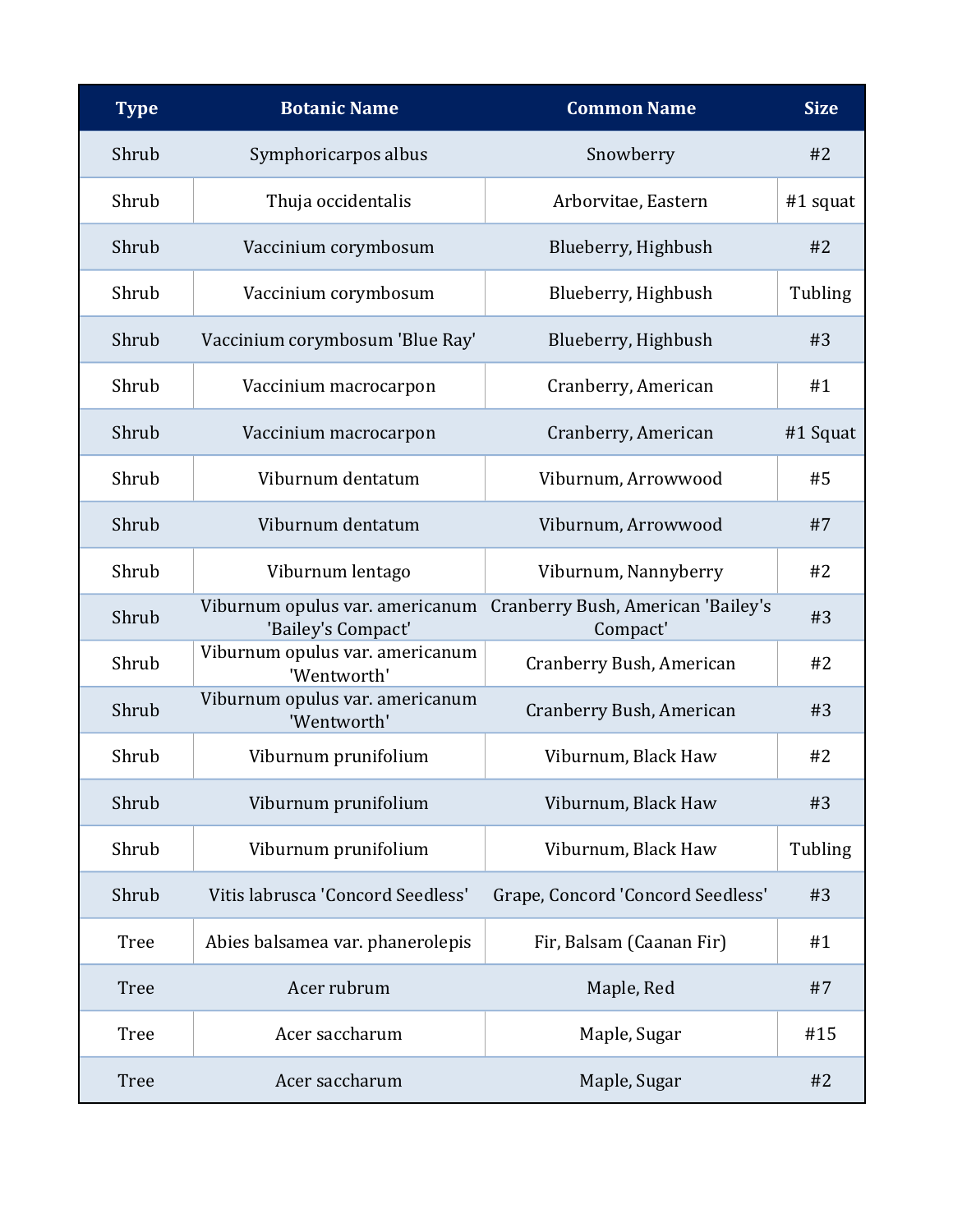| <b>Type</b> | <b>Botanic Name</b>                     | <b>Common Name</b>    | <b>Size</b>     |
|-------------|-----------------------------------------|-----------------------|-----------------|
| <b>Tree</b> | Acer saccharum                          | Maple, Sugar          | #5              |
| <b>Tree</b> | Alnus serrulata                         | Alder, Smooth         | Tubling         |
| <b>Tree</b> | Asimina triloba                         | Pawpaw, Common        | Tubling         |
| <b>Tree</b> | Betula alleghaniensis                   | Birch, Yellow         | #3              |
| <b>Tree</b> | Betula lenta                            | Birch, Sweet          | #2              |
| <b>Tree</b> | Betula lenta                            | Birch, Sweet          | #3              |
| <b>Tree</b> | Betula nigra                            | Birch, River          | #7              |
| <b>Tree</b> | Betula nigra                            | Birch, River          | #7 Squat        |
| <b>Tree</b> | Betula nigra 'Heritage'                 | Birch, River          | #5              |
| <b>Tree</b> | Betula papyrifera                       | Birch, Paper or White | #7              |
| <b>Tree</b> | Betula populifolia                      | Birch, Gray           | #7              |
| <b>Tree</b> | Carpinus caroliniana                    | Hornbeam, American    | #2              |
| <b>Tree</b> | Carpinus caroliniana                    | Hornbeam, American    | #7              |
| <b>Tree</b> | Carya sp.                               | Hickory               | Tall<br>Foliage |
| <b>Tree</b> | Castanea dentata                        | Chestnut, American    | tubling         |
| <b>Tree</b> | Cercis canadensis                       | Redbud                | #10             |
| <b>Tree</b> | Cercis canadensis                       | Redbud                | Tubling         |
| <b>Tree</b> | Chamaecyparis thyoides                  | White cedar           | #7              |
| <b>Tree</b> | Chamaecyparis thyoides 'Yankee<br>Blue' | White cedar           | #3              |
| <b>Tree</b> | Chionanthus virginicus                  | White Fringetree      | #1              |
| <b>Tree</b> | Cladrastis kentukea                     | Yellowwood            | #3              |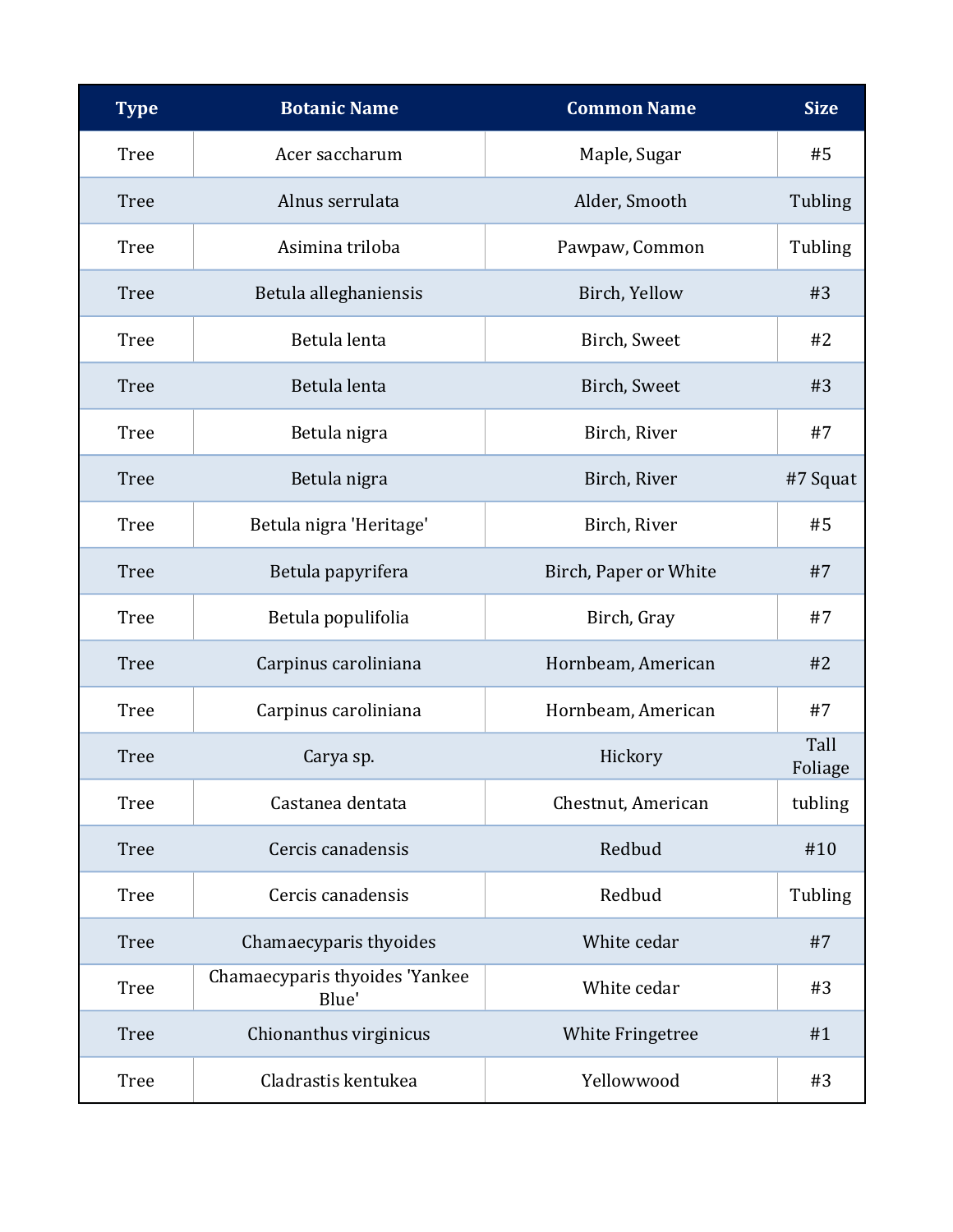| <b>Type</b> | <b>Botanic Name</b>       | <b>Common Name</b>         | <b>Size</b> |
|-------------|---------------------------|----------------------------|-------------|
| <b>Tree</b> | Cladrastis kentukea       | Yellowwood                 | #5          |
| Tree        | Cornus florida            | Dogwood, Flowering         | #2          |
| <b>Tree</b> | Cornus florida            | Dogwood, Flowering         | Tubling     |
| Tree        | Corylus americana         | Hazelnut, American         | Tubling     |
| <b>Tree</b> | Cotinus obovatus          | <b>American Smoke Tree</b> | #5          |
| Tree        | Crataegus viridus         | Hawthorne                  | #2          |
| <b>Tree</b> | Diospyrus virginiana      | Persimmon                  | #2          |
| <b>Tree</b> | Diospyrus virginiana      | Persimmon                  | #5          |
| <b>Tree</b> | Fagus grandifolia         | Beech, American            | #5          |
| <b>Tree</b> | Franklinia alatamaha      | <b>Franklin Tree</b>       | #5          |
| <b>Tree</b> | Gleditsia triacanthos     | <b>Honey Locust</b>        | #3          |
| <b>Tree</b> | Gleditsia triacanthos     | <b>Honey Locust</b>        | #5          |
| <b>Tree</b> | Gymnocladus dioicus       | Kentucky Coffee-tree       | #5          |
| Tree        | Halesia carolina          | Carolina Silverbell        | #1          |
| <b>Tree</b> | Halesia carolina          | Carolina Silverbell        | #15         |
| <b>Tree</b> | Halesia carolina          | Carolina Silverbell        | #25         |
| <b>Tree</b> | Halesia tetraptera        | Mountain Silverbell        | #2          |
| <b>Tree</b> | Ilex opaca                | Holly, American            | #1          |
| <b>Tree</b> | Ilex opaca 'Arlene Leech' | Holly, American            | #1          |
| <b>Tree</b> | Ilex opaca 'Carnival'     | Holly, American            | #1          |
| <b>Tree</b> | Ilex opaca 'Cave Hill'    | Holly, American            | #1          |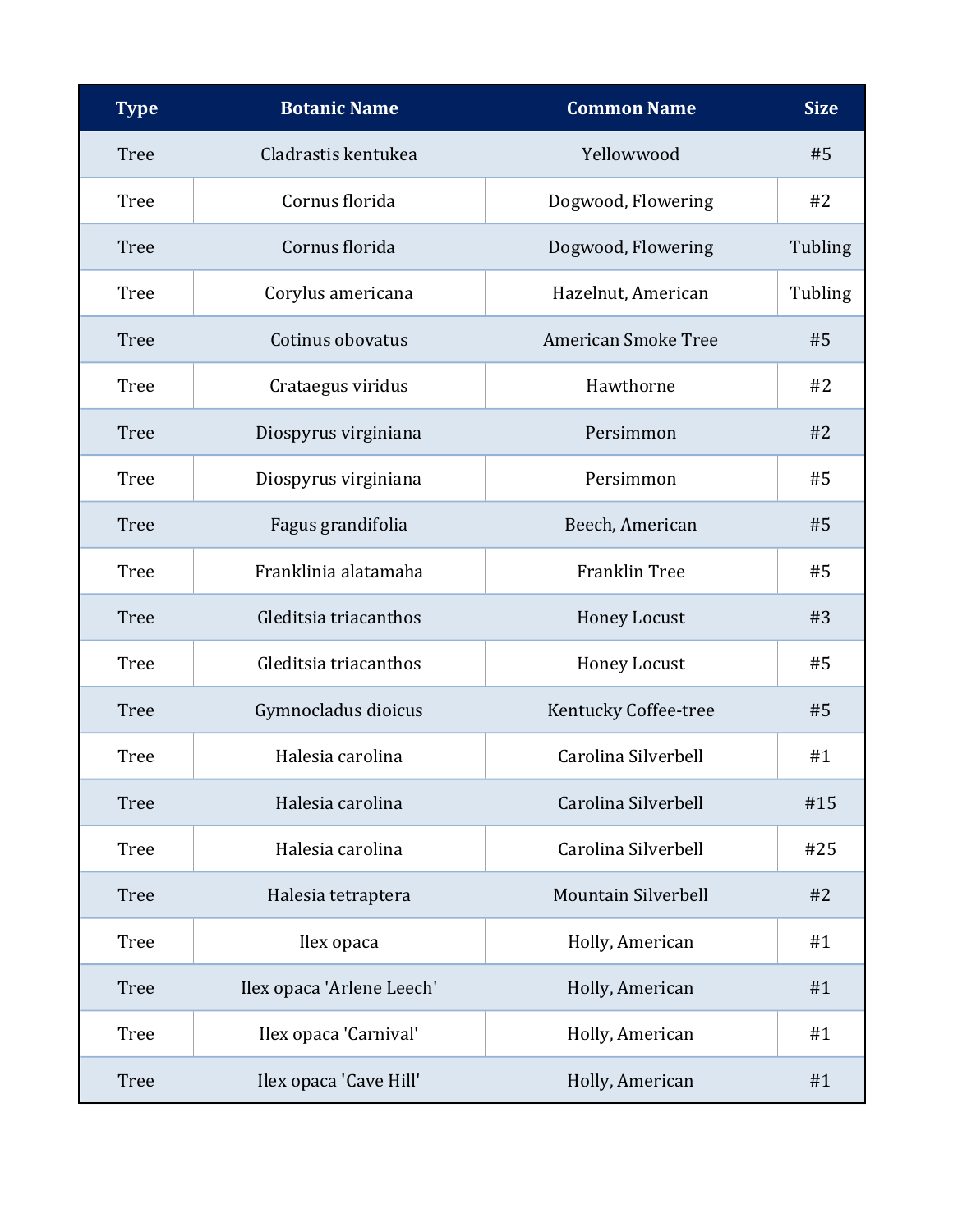| <b>Type</b> | <b>Botanic Name</b>     | <b>Common Name</b>            | <b>Size</b> |
|-------------|-------------------------|-------------------------------|-------------|
| <b>Tree</b> | Ilex opaca MALE         | Holly, American               | #1          |
| <b>Tree</b> | Ilex opaca 'Satyr Hill' | Holly, American               | #1          |
| <b>Tree</b> | Juglan cinerea          | <b>Butternut</b>              | #5          |
| <b>Tree</b> | Liquidambar styraciflua | Sweet Gum                     | #7          |
| <b>Tree</b> | Liriodendron tulipifera | <b>Tulip Poplar</b>           | #2          |
| <b>Tree</b> | Liriodendron tulipifera | <b>Tulip Poplar</b>           | #5          |
| <b>Tree</b> | Magnolia virginiana     | Magnolia, Sweetbay            | #1          |
| <b>Tree</b> | Nyssa sylvatica         | <b>Black Gum</b>              | #2          |
| <b>Tree</b> | Ostrya virginiana       | Hop Hornbeam                  | #3          |
| <b>Tree</b> | Oxydendrum arboreum     | Sourwood                      | #1          |
| <b>Tree</b> | Picea glauca            | Spruce, White                 | #1          |
| <b>Tree</b> | Pinus rigida            | Pine, Pitch                   | #2          |
| <b>Tree</b> | Pinus rigida            | Pine, Pitch                   | #7          |
| <b>Tree</b> | Pinus strobus           | Pine, Eastern White           | #1          |
| <b>Tree</b> | Pinus strobus           | Pine, Eastern White           | #2          |
| <b>Tree</b> | Pinus strobus           | Pine, Eastern White           | #7 squat    |
| <b>Tree</b> | Platanus occidentalis   | Sycamore, American Plane-tree | #15         |
| <b>Tree</b> | Platanus occidentalis   | Sycamore, American Plane-tree | #7          |
| <b>Tree</b> | Populus grandidentata   | Aspen, Big Tooth              | #3          |
| <b>Tree</b> | Populus tremuloides     | <b>Quaking Aspen</b>          | #5          |
| <b>Tree</b> | Ptelea trifoliata       | Hoptree, Wafer Ash            | #3          |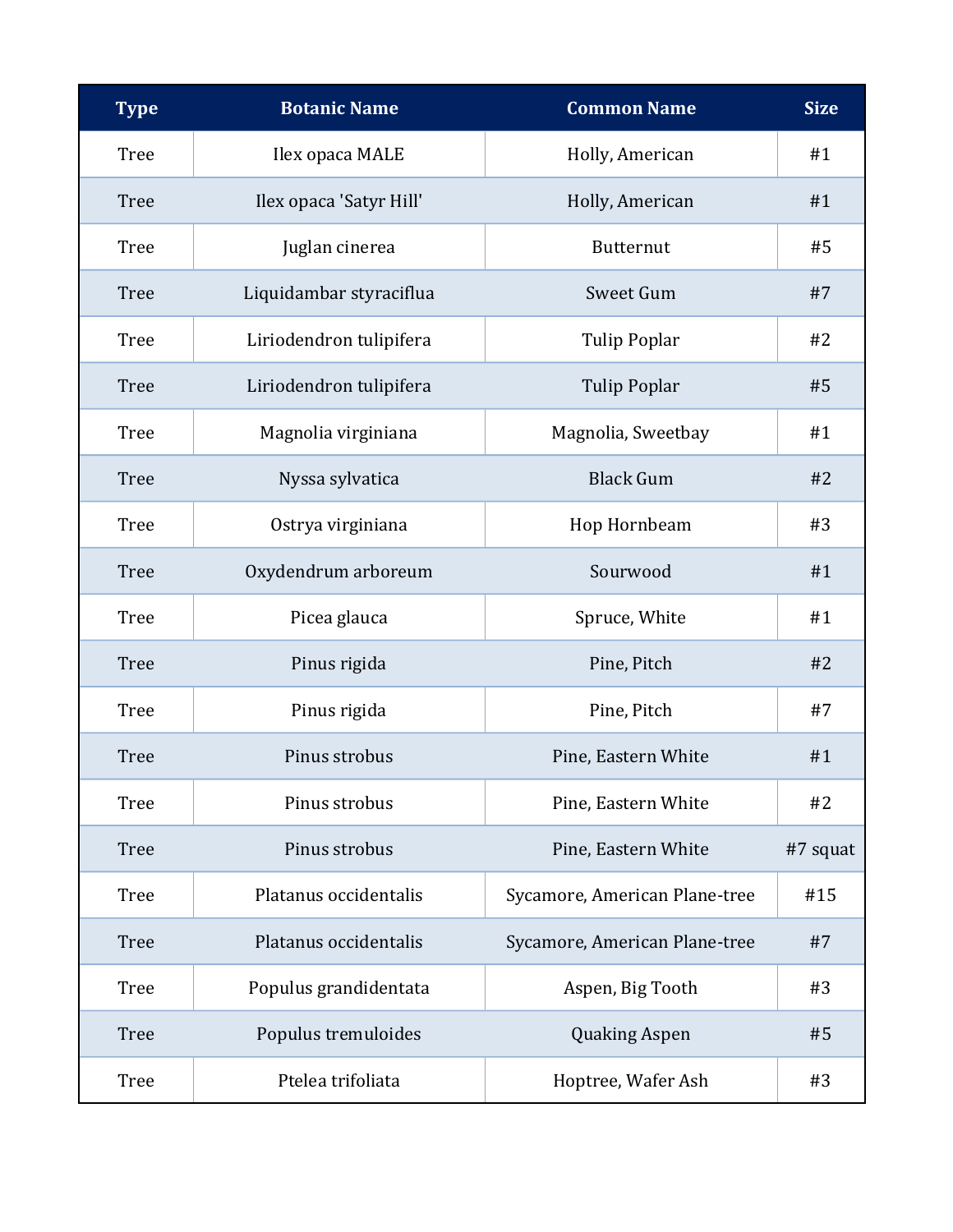| <b>Type</b> | <b>Botanic Name</b>                    | <b>Common Name</b>                          | <b>Size</b> |
|-------------|----------------------------------------|---------------------------------------------|-------------|
| <b>Tree</b> | Quercus alba                           | Oak, White                                  | #5          |
| <b>Tree</b> | Quercus alba                           | Oak, White                                  | #7          |
| <b>Tree</b> | Quercus bicolor                        | Oak, Swamp White                            | #5          |
| <b>Tree</b> | Quercus coccinea                       | Oak, Scarlet                                | #5          |
| <b>Tree</b> | Quercus macrocarpa                     | Oak, Bur or Mossy Cup                       | #5          |
| <b>Tree</b> | Quercus palustris                      | Oak, Pin                                    | #15         |
| <b>Tree</b> | Quercus palustris                      | Oak, Pin                                    | #2          |
| <b>Tree</b> | Quercus rubra                          | Oak, Northern Red (syn Quercus<br>borealis) | #2          |
| <b>Tree</b> | Quercus rubra                          | Oak, Northern Red (syn Quercus<br>borealis) | #3          |
| <b>Tree</b> | Quercus rubra                          | Oak, Northern Red (syn Quercus<br>borealis) | #5          |
| <b>Tree</b> | Quercus rubra                          | Oak, Northern Red (syn Quercus<br>borealis) | #7          |
| <b>Tree</b> | Quercus shumardii                      | Oak, Shumard                                | #5          |
| <b>Tree</b> | Quercus sp. (red oak family)           | Oak, Unknown                                | #3          |
| <b>Tree</b> | Sorbus americana                       | Mountain Ash                                | #3          |
| <b>Tree</b> | Taxodium distichum                     | <b>Bald Cypress</b>                         | #1          |
| <b>Tree</b> | Taxodium distichum                     | <b>Bald Cypress</b>                         | #5          |
| <b>Tree</b> | Taxodium distichum 'Falling<br>Waters' | <b>Bald Cypress</b>                         | #5          |
| <b>Tree</b> | Tilia americana                        | Linden                                      | #3          |
| <b>Tree</b> | Tilia americana                        | Linden                                      | #7          |
| <b>Tree</b> | Ulmus americana                        | Elm, American                               | #10         |
| <b>Tree</b> | Ulmus americana 'Princeton'            | Elm, American                               | #5          |